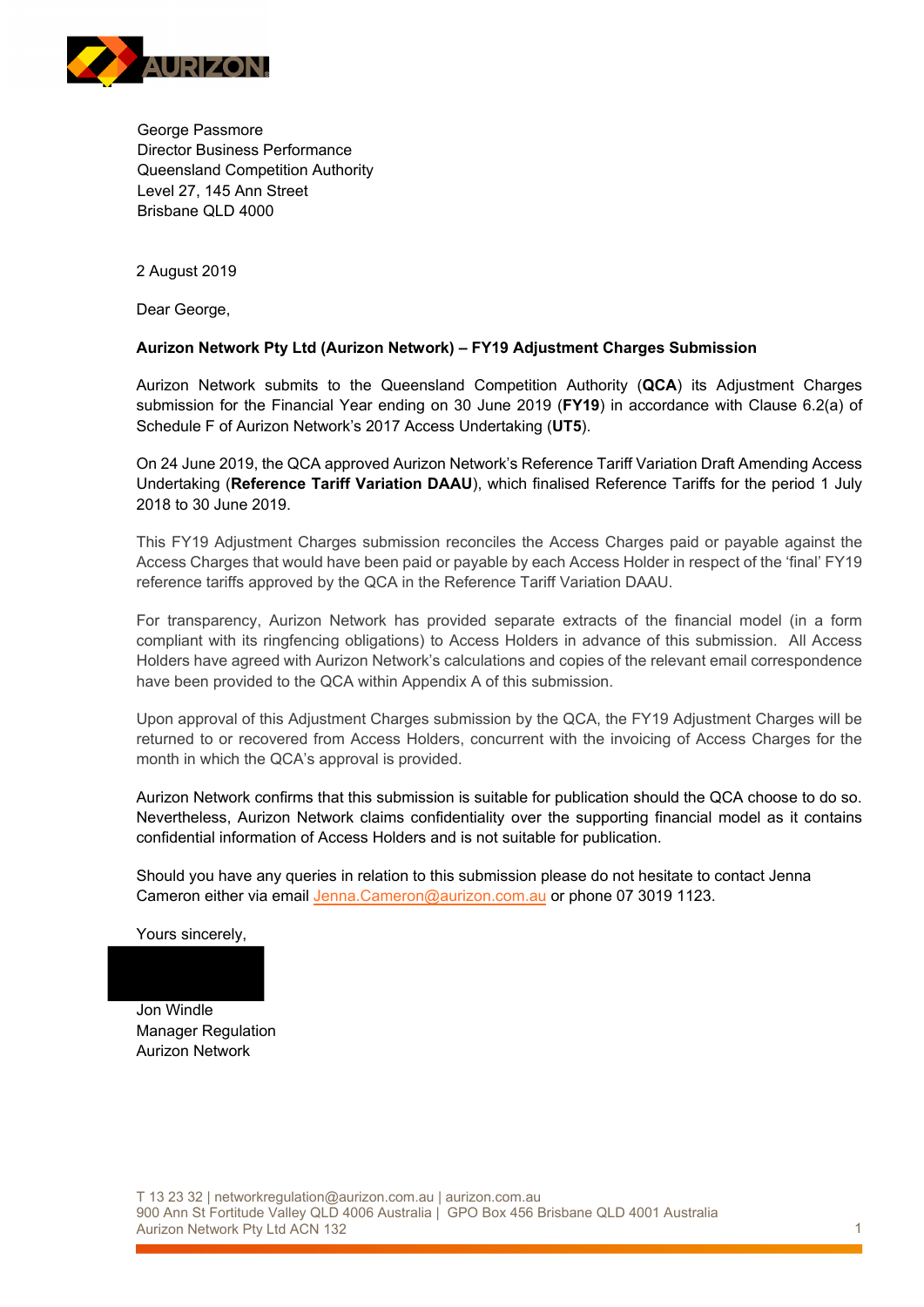# Aurizon Network: FY19 Adjustment Charges Submission

2 August 2019

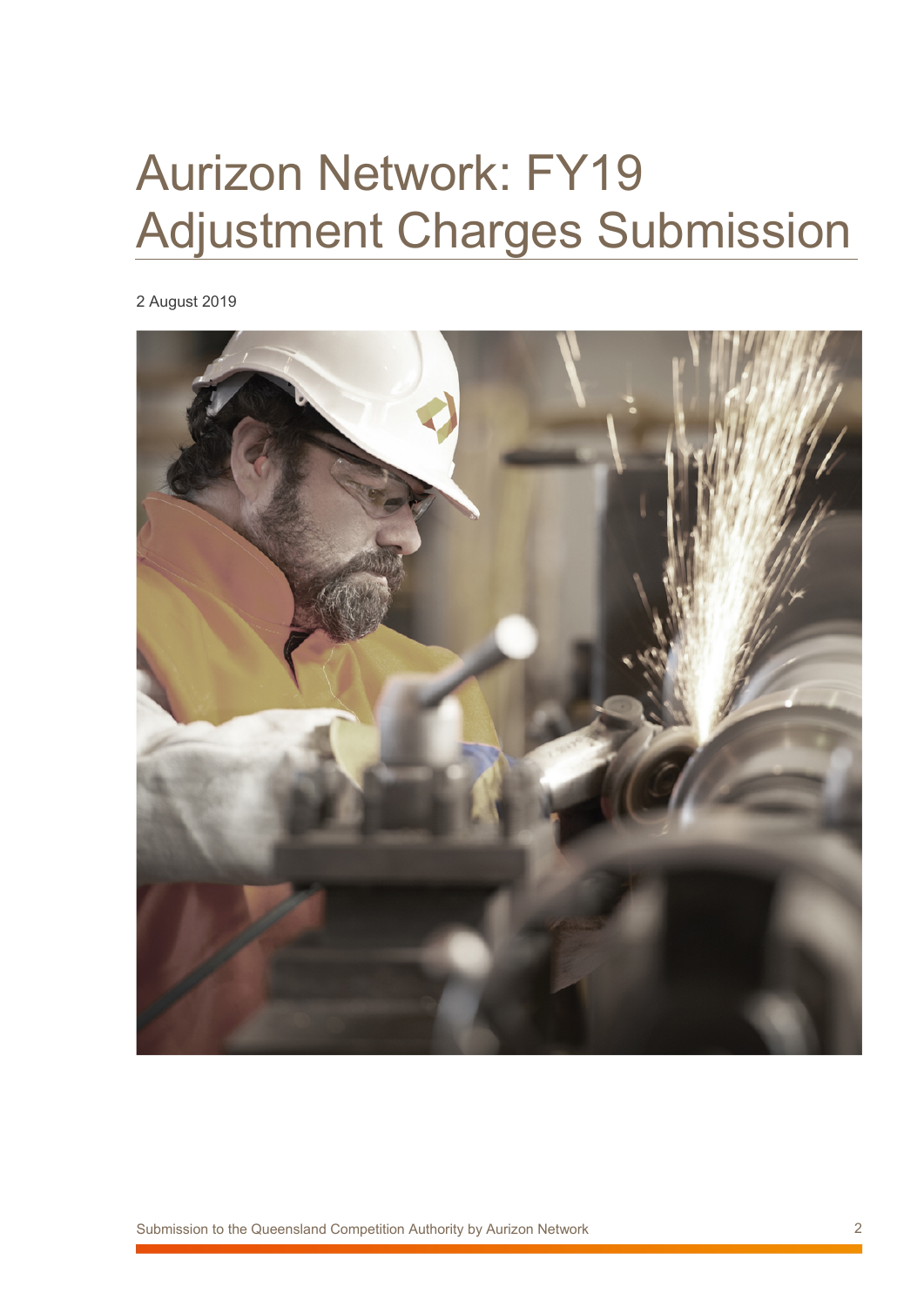# **Table of Contents**

| Email correspondence confirming Access Holders' agreement with the |  |
|--------------------------------------------------------------------|--|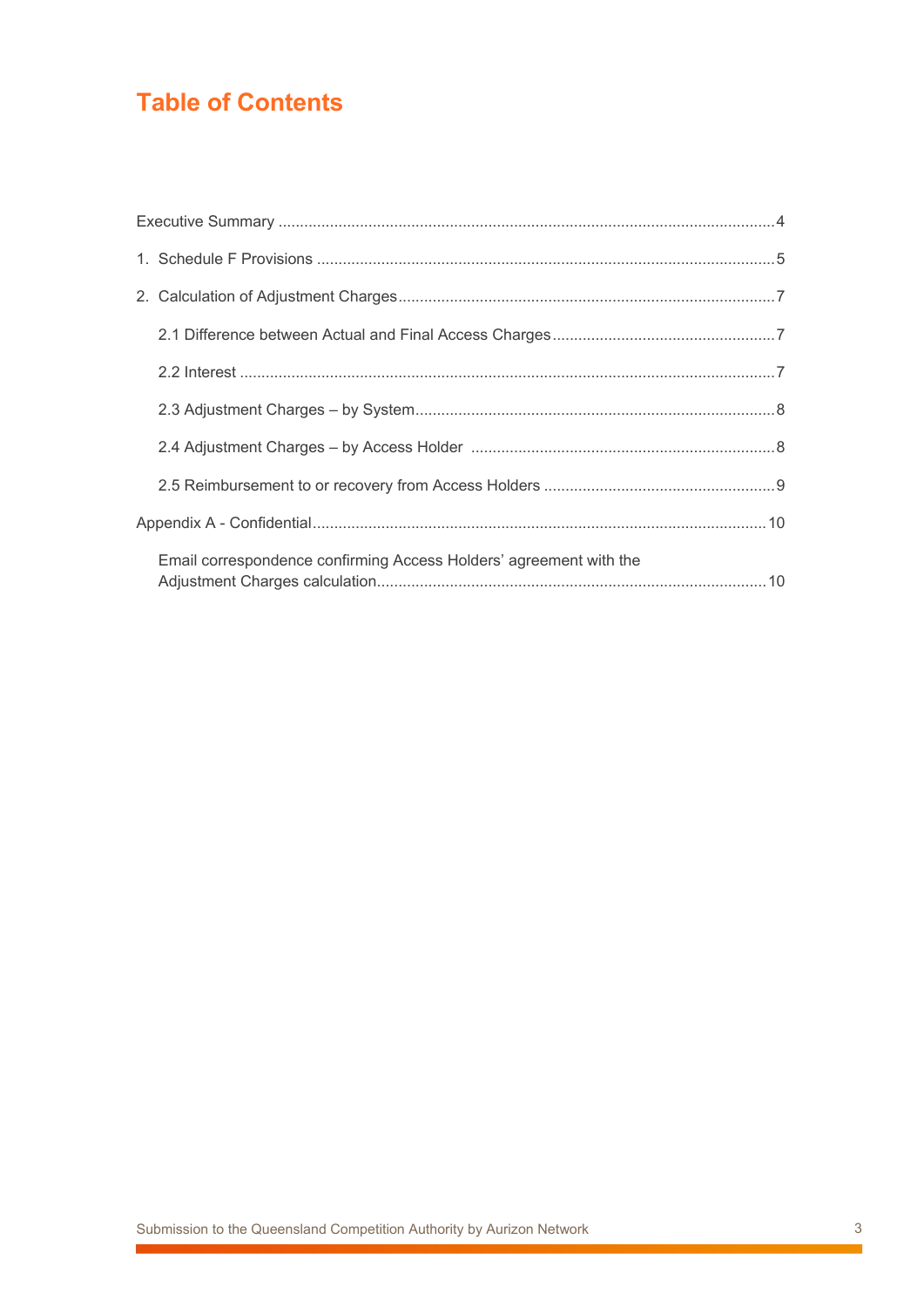## **Executive Summary**

On 21 February 2019 the Queensland Competition Authority (**QCA**) approved Aurizon Network's 2017 Access Undertaking (**UT5**) for the term 1 July 2017 to 30 June 2021 (**UT5 Term**).

On 24 June 2019, the QCA approved Aurizon Network's Aurizon Network's Reference Tariff Variation Draft Amending Access Undertaking (**Reference Tariff Variation DAAU**), submitted to the QCA on 7 May 2019. The Reference Tariff Variation DAAU finalised Reference Tariffs for the period 1 July 2018 to 30 June 2019.

Aurizon Network submits to the Queensland Competition Authority (**QCA**) its Adjustment Charges submission for the Financial Year ending on 30 June 2019 (**FY19**) in accordance with Clause 6.2(a) of Schedule F of Aurizon Network's 2017 Access Undertaking (**UT5**).

During FY19, the Access Charges paid or payable by Access Holders were calculated:

- for the period 1 July 2018 to 28 February 2019, using FY19 transitional reference tariffs; and
- for the period 1 March 2019 to 30 June 2019, using reference tariffs consistent with the QCA's **UT5** Final Decision.

This FY19 Adjustment Charges submission reconciles the Access Charges paid or payable against the Access Charges that would have been paid or payable by each Access Holder in respect of the 'final' FY19 reference tariffs approved by the QCA in the Reference Tariff Variation DAAU.

This submission details the methodology, data and assumptions used to determine Adjustment Charges for FY19. Aurizon Network requests the QCA approve a net return of Adjustment Charges, totalling \$93.2 million (**m**), to Access Holders in accordance with Clause 6.2(b)(iii) of Schedule F of UT5 Access Undertaking**.**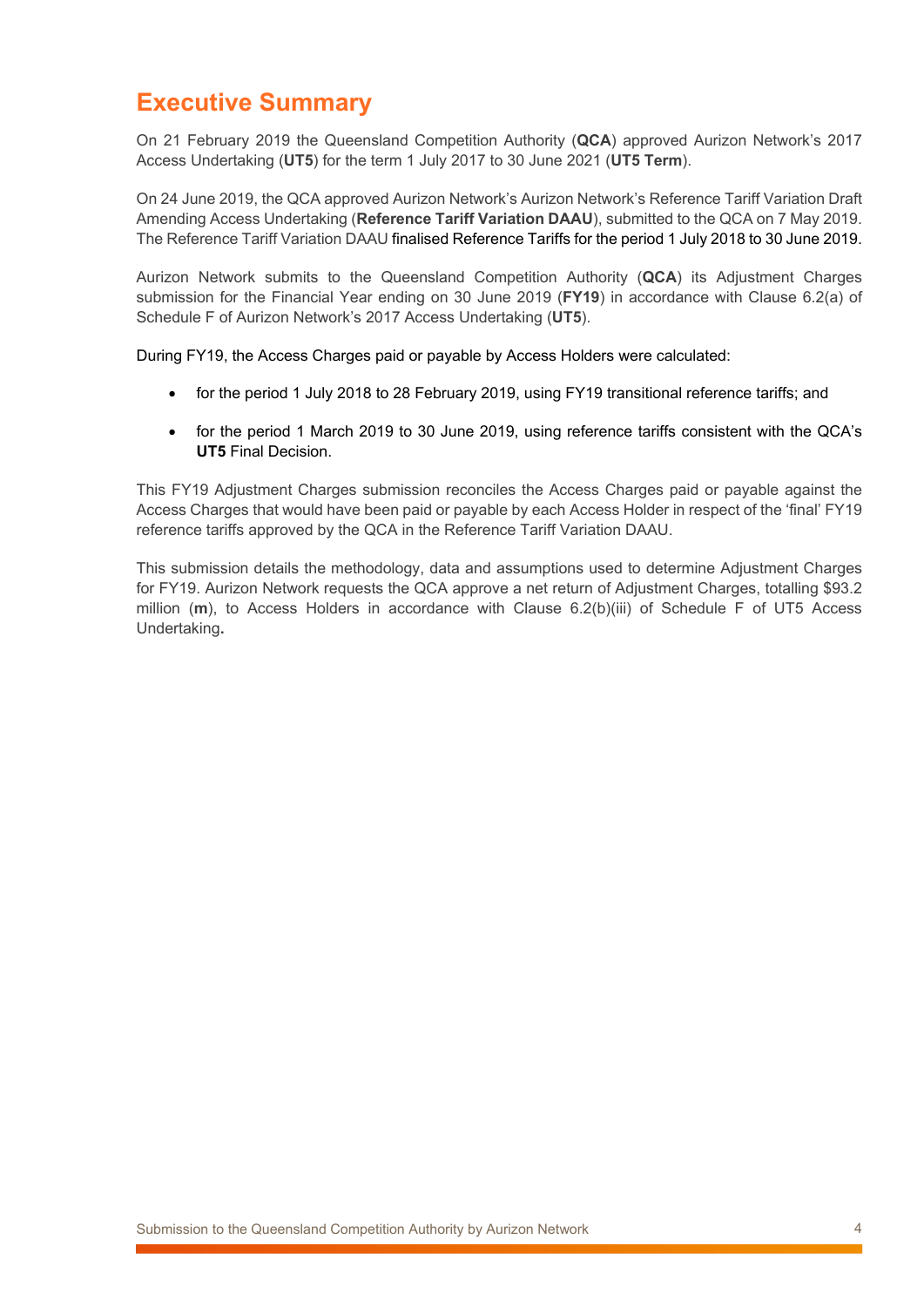## **1. Schedule F Provisions**

UT5 Schedule F clause 6.1 provides that an adjustment charge is payable where there is a difference between the:

- Actual Access Charges paid by Access Holder (**Actual Access Charges**) and
- Access Charges that would have been paid by that Access Holder detailed within the approved Schedule F (**Final Access Charges**)

Any difference between Actual Access Tariffs and Final Access Tariffs, is to be reimbursed or recovered from Access Holders through an Adjustment Charge.

Furthermore, UT5 requires that Aurizon Network must submit to the QCA a proposed Adjustment Charges if:

*"(i) this Undertaking specifies that a Reference Tariff is applicable or effective from a date prior to the date on which that Reference Tariff was approved by the QCA: or* 

*(ii) a variation of a Reference Tariff (including a variation approved under clause 5) is applicable of effective from a date prior to the date on which the variation was approved by the QCA,"1*

Where Aurizon Network submits a proposed Adjustment Charge to the QCA, the submission must:

*"(A) identify, subject to clause 6.3(a), the Access Holders (or, if applicable, Train Operator) in respect of whom the proposed Adjustment Charges are to be applied;* 

*(B) set out the proposed Adjustment Charges for each Access Holder (or, if applicable, Train Operator) including details of how those proposed Adjustment Charges were calculated."*

*(C) indicate the Billing Period(s) in respect of which the proposed Adjustment Charges are to be applied; and* 

*(D) if applicable, how the proposed Adjustment Charges are to be allocated for the purposes of calculations under clause 4.3:"2*

The Adjustment Charges provisions, relate to the following Reference Tariff components:

- $\triangleright$  Access Charges for track infrastructure (AT1-4);
- $\triangleright$  Access Charges for electric infrastructure (AT5):
- $\triangleright$  Electric Energy Charge (EC); and
- **▷** QCA Levy

 $\overline{a}$ 

<sup>1</sup> 2017 Access Undertaking (UT5), page 387

<sup>2</sup> 2017 Access Undertaking (UT5), page 389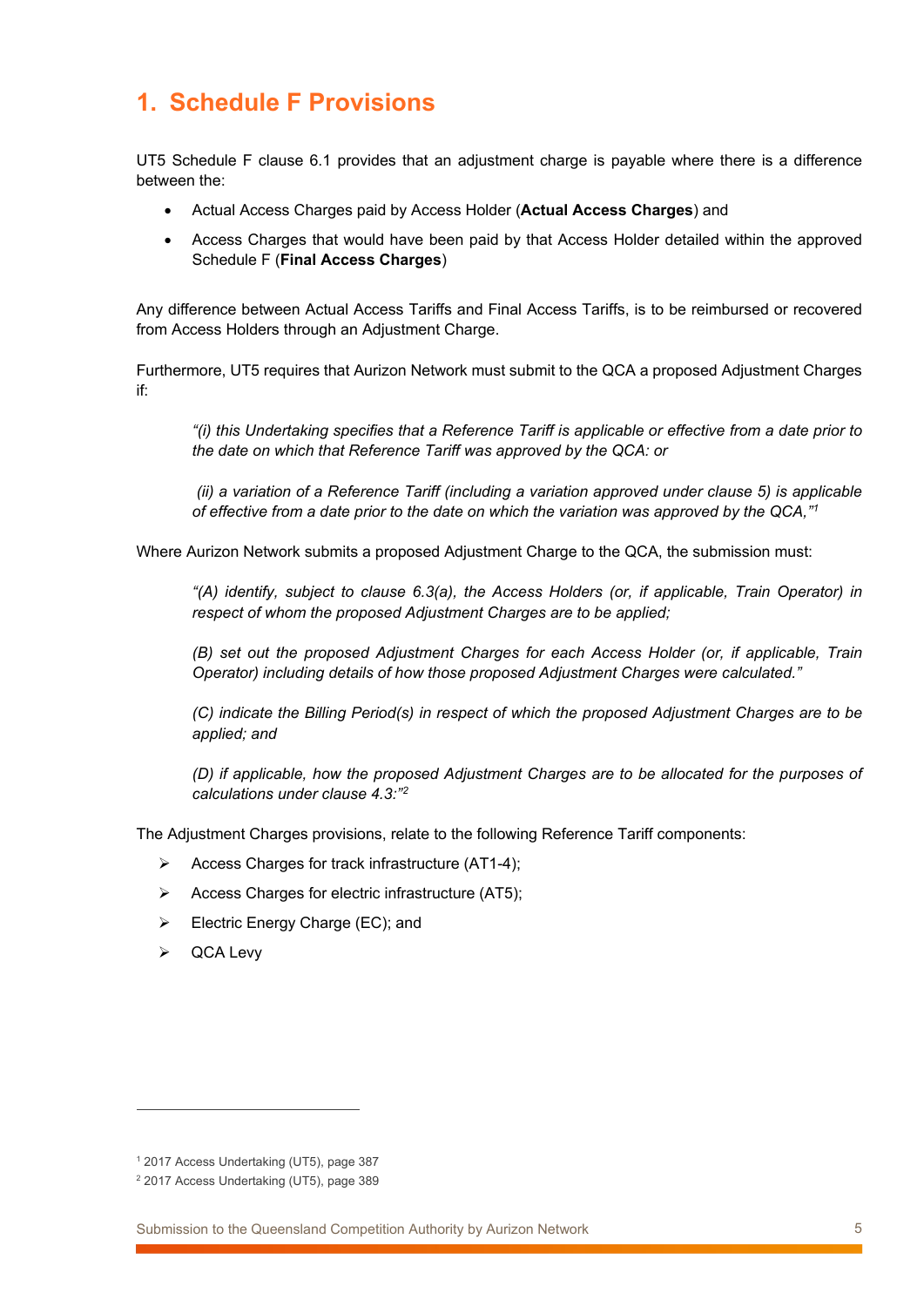The proposed FY19 Adjustment Charges to be recovered from or returned to Access Holders in each of the individual Central Queensland Coal Network systems for the period 1 July 2018 to 30 June 2019 are summarised in Table 1 below:

| <b>System</b>                             | AT <sub>1.4</sub> | AT <sub>5</sub> | EC       | QCA<br>Levy | <b>Interest</b>     | Total     |
|-------------------------------------------|-------------------|-----------------|----------|-------------|---------------------|-----------|
| <b>Blackwater</b>                         | (16, 020)         | (24,420)        | (2,660)  | (900)       | (525)               | (44,526)  |
| Goonyella                                 | 11,230            | (23.358)        | (3.446)  | (1.691)     | 204)                | (17.469)  |
| <b>Newlands</b>                           | (11, 316)         |                 |          | (186)       | (136)               | (11.638)  |
| Moura                                     | 1.138             |                 |          | (175)       | 31                  | 994       |
| <b>GAPF</b>                               | (20,049)          |                 |          | (255)       | 245)                | (20.548)  |
| <b>Total Adjustment</b><br><b>Charges</b> | (35,017)          | (47, 779)       | (6, 106) |             | $(3,207)$ $(1,079)$ | (93, 187) |

#### Table 1. Proposed FY19 Adiustment Charges (\$'000)

- Numbers subject to rounding

- Positive amounts are a recovery from Access Holders and negative amounts are a return to Access Holders

Extracts of the financial model have been provided separately to Access Holders in advance of this submission and in a form compliant with Aurizon Network's ringfencing obligations. Refer to Appendix A for copies of the email correspondence confirming Access Holders' agreement with the Adjustment Charges calculation. Aurizon Network confirms that Appendix A is not suitable for publication and claims confidentiality over it under s187 of the Queensland Competition Authority Act 1997 (QCA Act).

In addition, a detailed financial model has been prepared by Aurizon Network and provided to the QCA in electronic form in support of this submission. Aurizon Network maintains that the financial model contains confidential information of Access Holders and is not suitable for publication, accordingly Aurizon Network claims confidentiality over the financial model under s187 of the QCA Act.

For stakeholder clarity, the financial model includes:

- $\triangleright$  calculations supporting the AT1-4, AT5, EC and QCA Levy Adjustment Charges for each system and Access Holder, being the difference between Actual Access Charges and Final Access Charges;
- $\triangleright$  extracts from Aurizon Network's billing system detailing the Actual Access Charges including how Adjustment charges are to be allocated for the purposes of calculations under UT5 Schedule F clause 4.3; and
- $\triangleright$  interest calculations by month and Access Holder.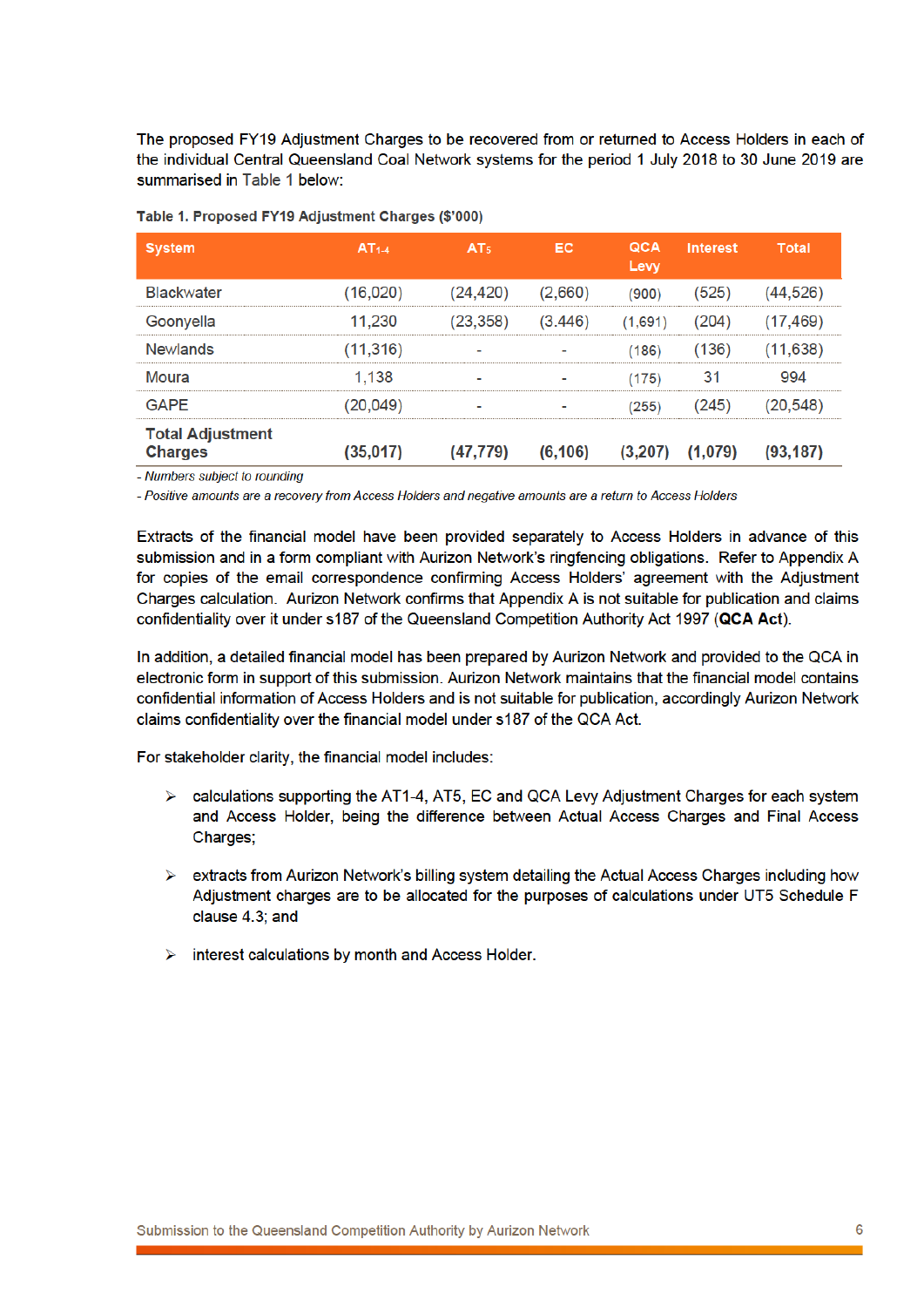### 2. Calculation of Adjustment Charges

UT5 Schedule F clause 6.1(a) and 6.1(b) stipulate the methodology in which Aurizon Network must calculate the Adjustment Charges and recover from, or reimburse to (as applicable), each relevant Access Holder.

The methodology is based on the differences between Actual Revenues and the revenues that would have been paid or payable if the Access Charges were calculated in accordance with the approved Reference Tariffs from the Effective Date for each system and the interest calculated on the total differences.

#### 2.1 Difference between Actual and Final Access Charges

The Actual and Final Access Charges paid or payable by Access Holders for individual Train Services are outlined in detail within the financial model supporting the calculation of the Adjustment Charges. The financial model has been provided to the QCA with this submission.

#### 2.2 Interest

In accordance with UT5 Schedule F clause 6.1(b) the following key assumptions have been adopted in the calculation of the interest amounts applicable to the Adjustment Charges:

- $\triangleright$  Interest has been calculated by reference to the Adjustment Amount for each month for each individual Train Service (origin/destination pair);
- $\triangleright$  The interest for each individual Train Service accrues day by day, then compounds on a monthby-month basis;
- > Rates are the mid-point Bank Bill Swap Rates published by the Australian Financial Markets Association for the relevant business day immediately prior to the 21st of each month:
- $\triangleright$  Due dates are based on the due dates of the actual monthly billing invoices;
- $\triangleright$  Interest has been calculated assuming QCA approval and subsequent collection / payment of amounts due / payable by 30 September 2019.

The total value of the interest calculated per system is summarised in Table 2 below.

| <b>System</b>         | <b>Interest Per System</b> |
|-----------------------|----------------------------|
| <b>Blackwater</b>     | (525)                      |
| Goonyella             | (204)                      |
| <b>Newlands</b>       | (136)                      |
| Moura                 |                            |
| <b>GAPF</b>           | (245)                      |
| <b>Total Interest</b> | (1,079)                    |

#### Table 2. Adjustment Charges - Interest Calculation (\$'000)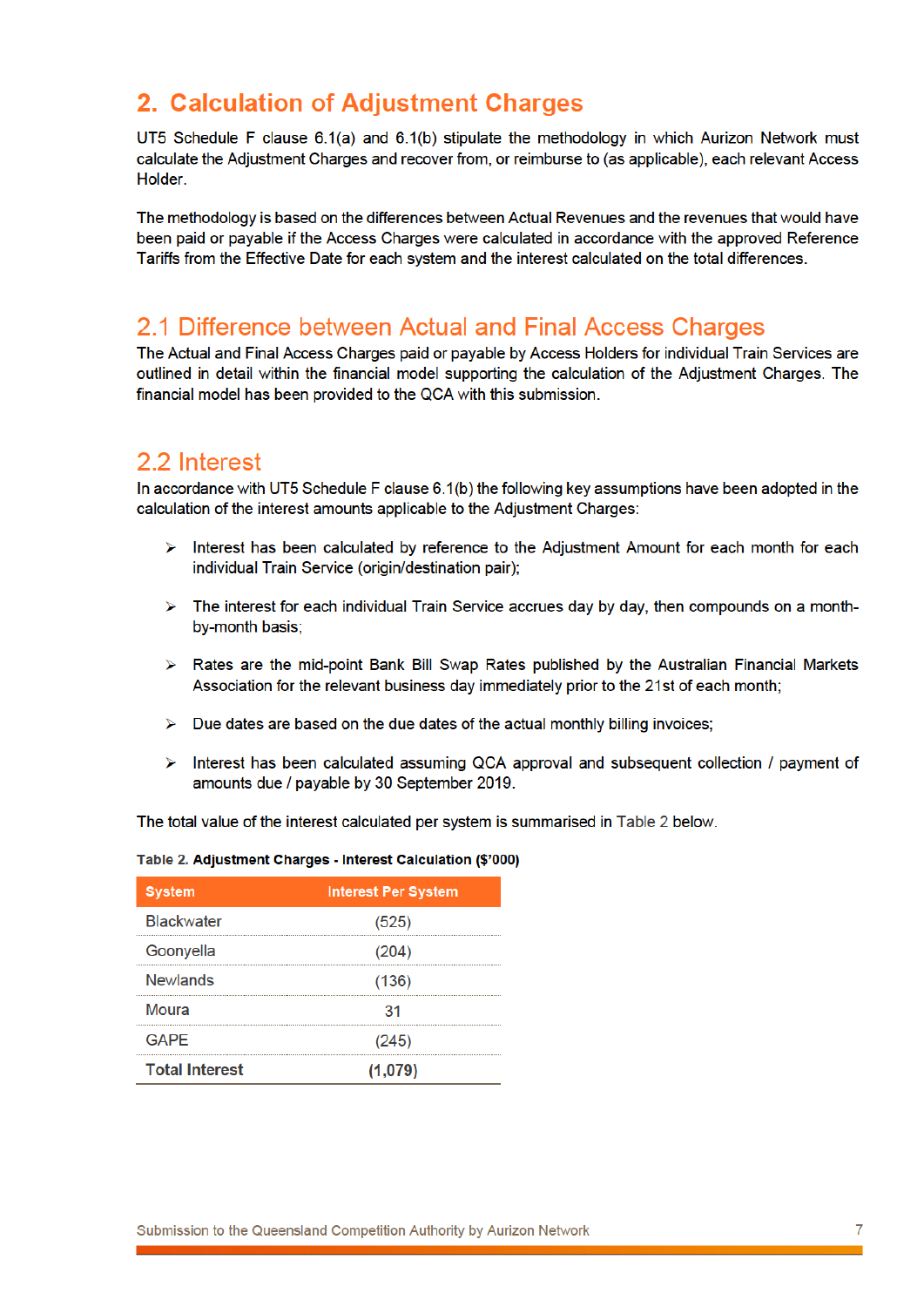## 2.3 Adjustment Charges - by System

The total Adjustment Charges inclusive of interest are summarised for each system in Table 3 below.

| <b>System</b>         | <b>Adjustment Charges</b><br>(including interest) |
|-----------------------|---------------------------------------------------|
| <b>Blackwater</b>     | (44, 526)                                         |
| Goonyella             | (17, 469)                                         |
| Newlands              | (11, 638)                                         |
| Moura                 |                                                   |
| GAPF                  | (20, 548)                                         |
| <b>Total Interest</b> | (93, 187)                                         |

Table 3. Proposed FY19 Adjustment Charges by System including interest (\$'000)

The total Adjustment Charges, inclusive of interest by Access Holder have been provided in the models submitted to the QCA.

### 2.4 Adjustment Charges - by Access Holder

The total FY19 Adjustment Charges inclusive of interest by Access Holder are summarised in Table 4 below. The entire financial model has been submitted to the QCA.



Table 4. Proposed FY19 Adjustment Charges by Access Holder including interest (\$'000)

Submission to the Queensland Competition Authority by Aurizon Network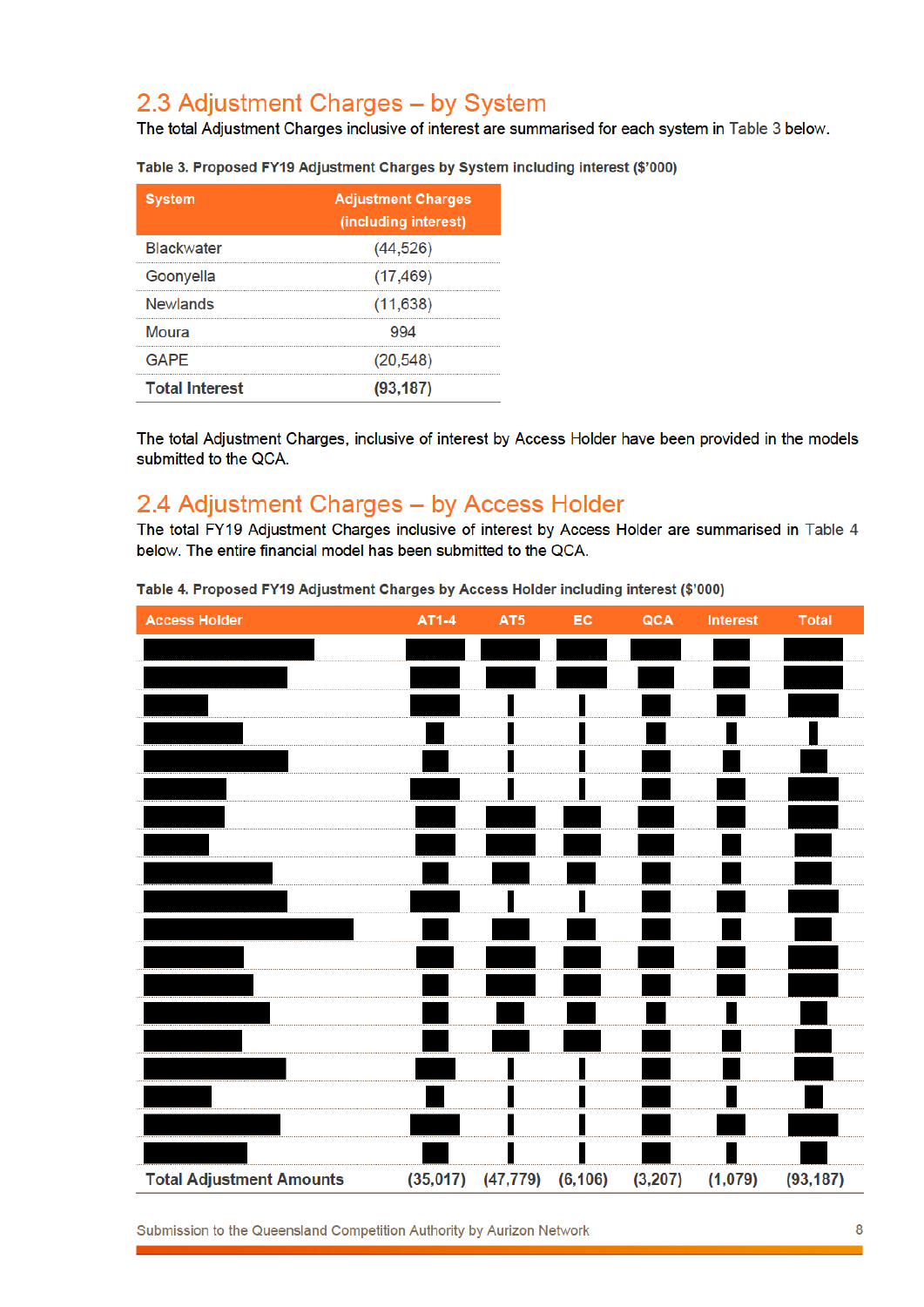# 2.5 Reimbursement to or recovery from Access Holders

Upon approval of this Adjustment Charges submission by the QCA, the FY19 Adjustment Charges will be returned to or recovered from Access Holders, concurrent with the invoicing of Access Charges for the month of the QCA's approval.